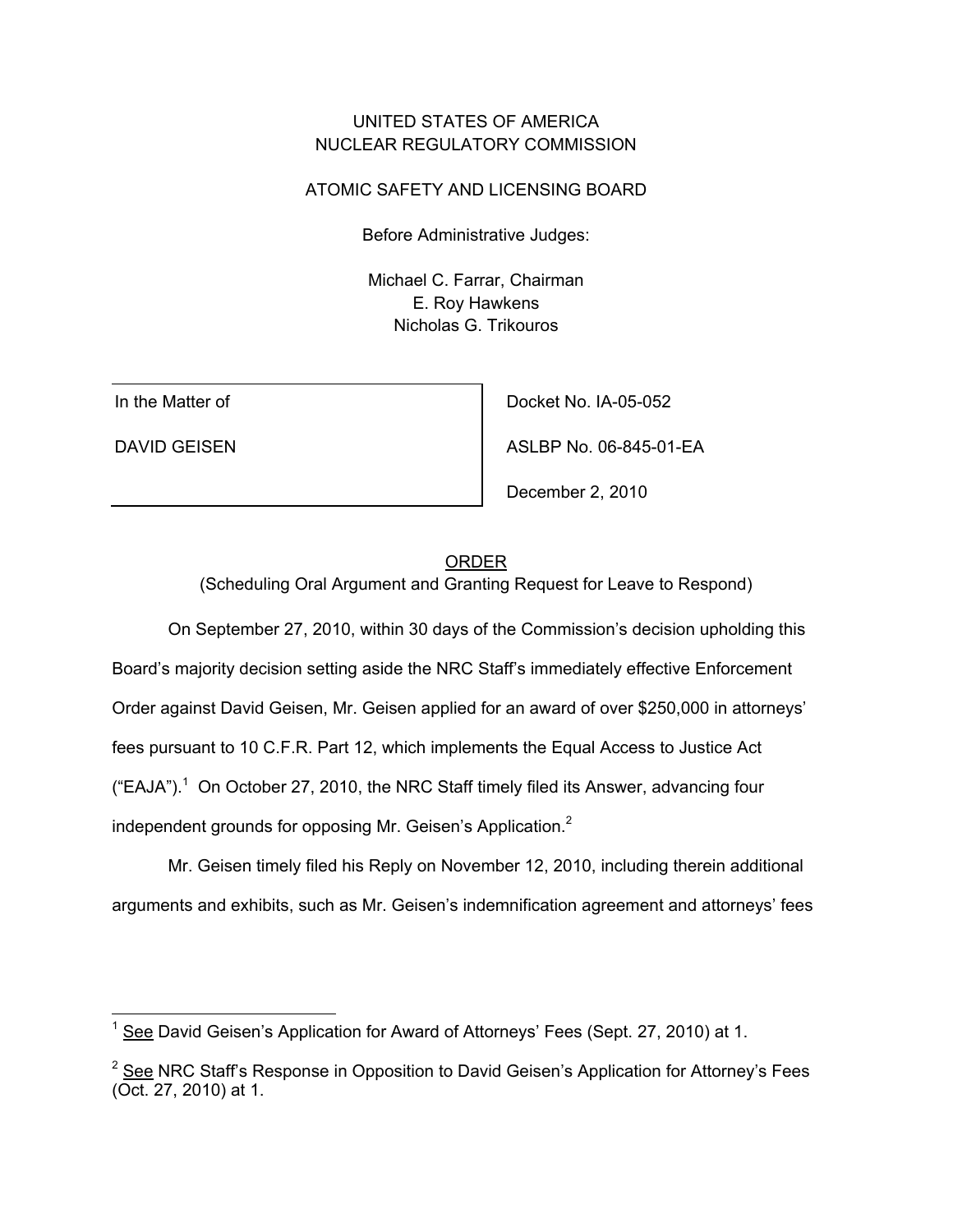invoices, which were not present in the original Application.<sup>3</sup> Based on the new information contained in Mr. Geisen's Reply, the NRC Staff filed a Request for Leave to Respond to Mr. Geisen's Reply and the corresponding Response itself on November 22, 2010.<sup>4</sup> In light of the additional information provided by Mr. Geisen in his Reply, the Board hereby GRANTS the NRC Staff permission to file its responsive brief.

Under 10 C.F.R. § 12.306, determination of whether to make an EAJA award is typically expected to be based solely on the written record. However, 10 C.F.R. § 12.306 permits "further proceedings, such as an informal conference, oral argument, [or] additional written submissions" when "necessary for full and fair resolution of the issues arising from the application." After reviewing the parties' briefs, the Board has determined that oral argument is necessary for the full and fair adjudication of this matter.

Accordingly, the Board will hear oral argument on December 14, 2010, commencing at 9:30 am EST, and expecting to conclude around noon. The oral argument will be held in the Atomic Safety and Licensing Board Panel's Rockville Hearing Room, located on the third floor of Two White Flint North, 11545 Rockville Pike, Rockville, Maryland.

At oral argument, the Board intends to focus its inquiry on the following issues: (1) whether EAJA applies to NRC enforcement adjudications of this nature; (2) whether Mr. Geisen actually incurred fees for purposes of EAJA and whether, in light of the fee arrangements, an award would benefit him; and (3) whether the focus of the "substantial justification" test should be on (i) the merits of the NRC Staff's position at the trial and/or (ii) the support for the NRC

-

2

 $3$  See David Geisen's Reply in Support of his Application for Award of Attorneys' Fees (Nov. 12, 2010) at 42 [hereinafter Reply]; Reply, Exh.1, Geisen Summary of Fees and Expenses Claimed Under EAJA (Nov. 12, 2010); Reply, Exh. 2, Declaration of Richard A. Hibey in Support of David Geisen's Application for Award of Attorneys' Fees (Nov. 12, 2010); Reply, Exh. 3, Undertaking (Nov. 12, 2010).

<sup>&</sup>lt;sup>4</sup> See NRC Staff's Request for Leave to Respond to David Geisen's Reply in Support of his Application for Award of Attorney's Fees (Nov. 22, 2010) at 1–2; NRC Staff's Response to David Geisen's Reply in Support of his Application for Award of Attorney's Fees (Nov. 22, 2010) at 1.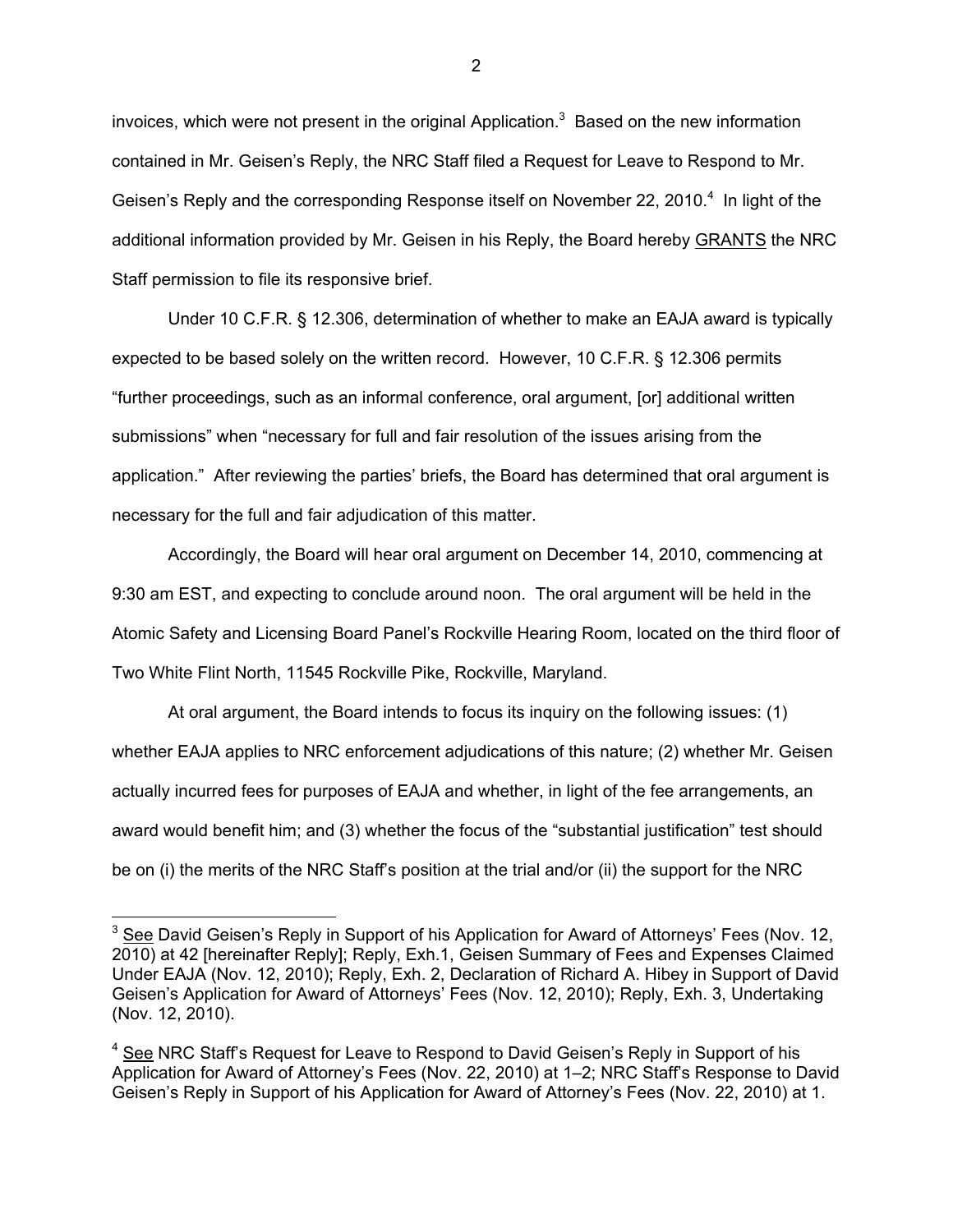Staff's issuance of the immediately effective order, and to the extent an evaluation must be made of the latter, whether that order was substantially justified. In light of the expedited scheduling of this oral argument, and hence the limited preparation time afforded to counsel, the Board will defer, pending further order, any consideration of issues relating to the reasonableness of the particular amount of fees and expenses that Mr. Geisen is requesting.

It is so ORDERED.

 FOR THE ATOMIC SAFETY AND LICENSING BOARD

*/RA/*

Michael C. Farrar, Chairman ADMINISTRATIVE JUDGE

Rockville, Maryland December 2, 2010

Copies of this Order were sent this date by e-mail transmission to counsel for Mr. Geisen and for the NRC Staff.